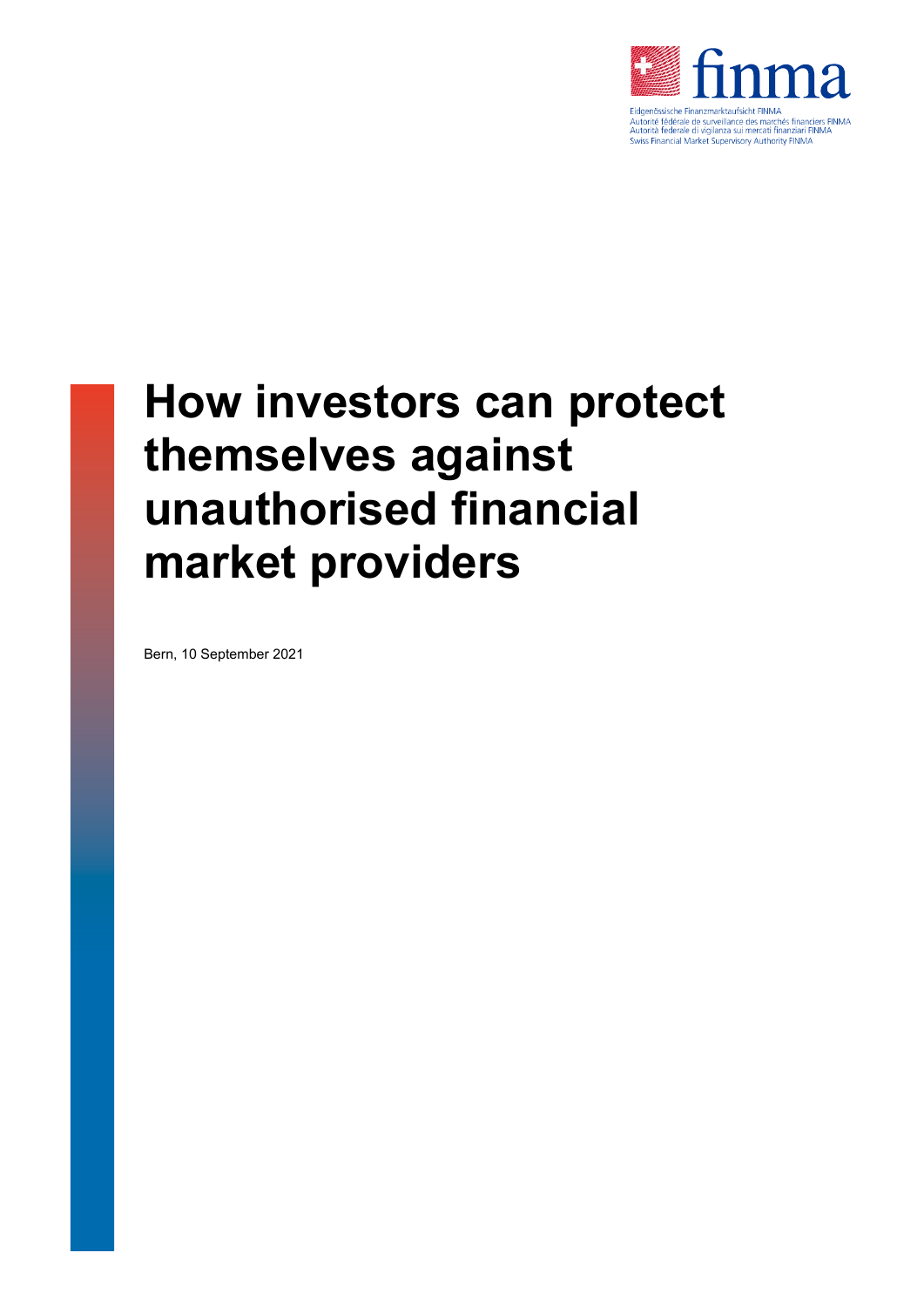

# **Contents**

| 1            |                                                                   |                                                                    |  |
|--------------|-------------------------------------------------------------------|--------------------------------------------------------------------|--|
| $\mathbf{2}$ |                                                                   |                                                                    |  |
| 3            | Tactics used by unauthorised financial market providers 8         |                                                                    |  |
|              | 3.1                                                               |                                                                    |  |
|              | 3.2                                                               | Shares with a very small face value as the basis for deception  9  |  |
|              | 3.3                                                               |                                                                    |  |
|              | 3.4                                                               | Mines - including gold mines - and precious metals as lures 10     |  |
|              | 3.5                                                               |                                                                    |  |
|              | 3.6                                                               |                                                                    |  |
|              | 3.7                                                               |                                                                    |  |
|              | 3.8                                                               | Offers to recoup losses: another underhand trick 11                |  |
|              | 3.9                                                               | Binary options: a supposed source of quick profits11               |  |
|              | 3.10                                                              | Network marketing: a dangerous multiplication tool12               |  |
| 4            |                                                                   |                                                                    |  |
|              | 4.1                                                               |                                                                    |  |
|              | 4.2                                                               |                                                                    |  |
|              | 4.3                                                               |                                                                    |  |
|              | 4.4                                                               |                                                                    |  |
|              | 4.5                                                               |                                                                    |  |
|              | 4.6                                                               | Trade in secondary market endowment policies 17                    |  |
| 5            |                                                                   | Ten tips for protecting yourself against unscrupulous providers 18 |  |
| 6            | FINMA's tools in the fight against unauthorised financial service |                                                                    |  |
|              | 6.1                                                               |                                                                    |  |
|              | 6.2                                                               |                                                                    |  |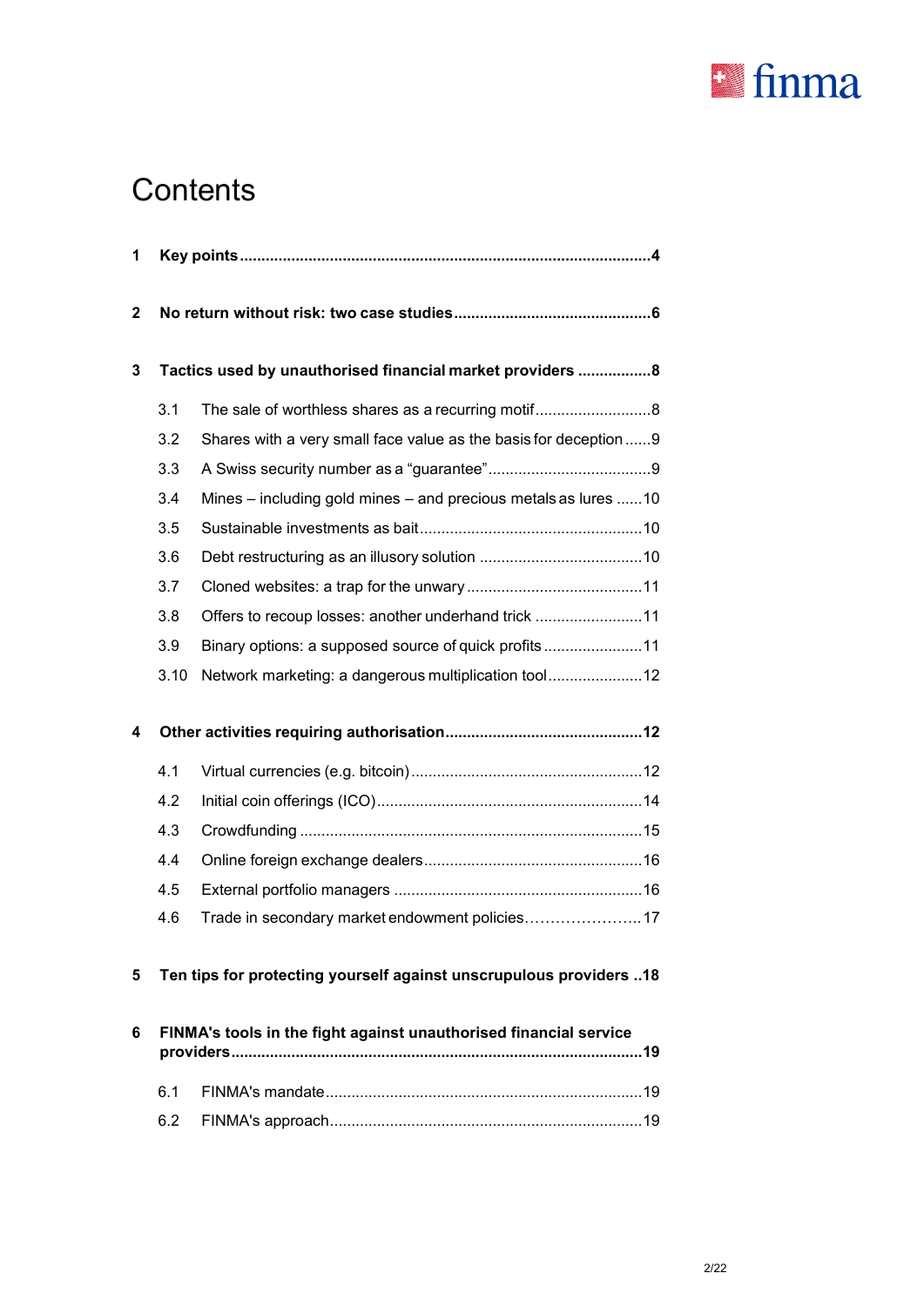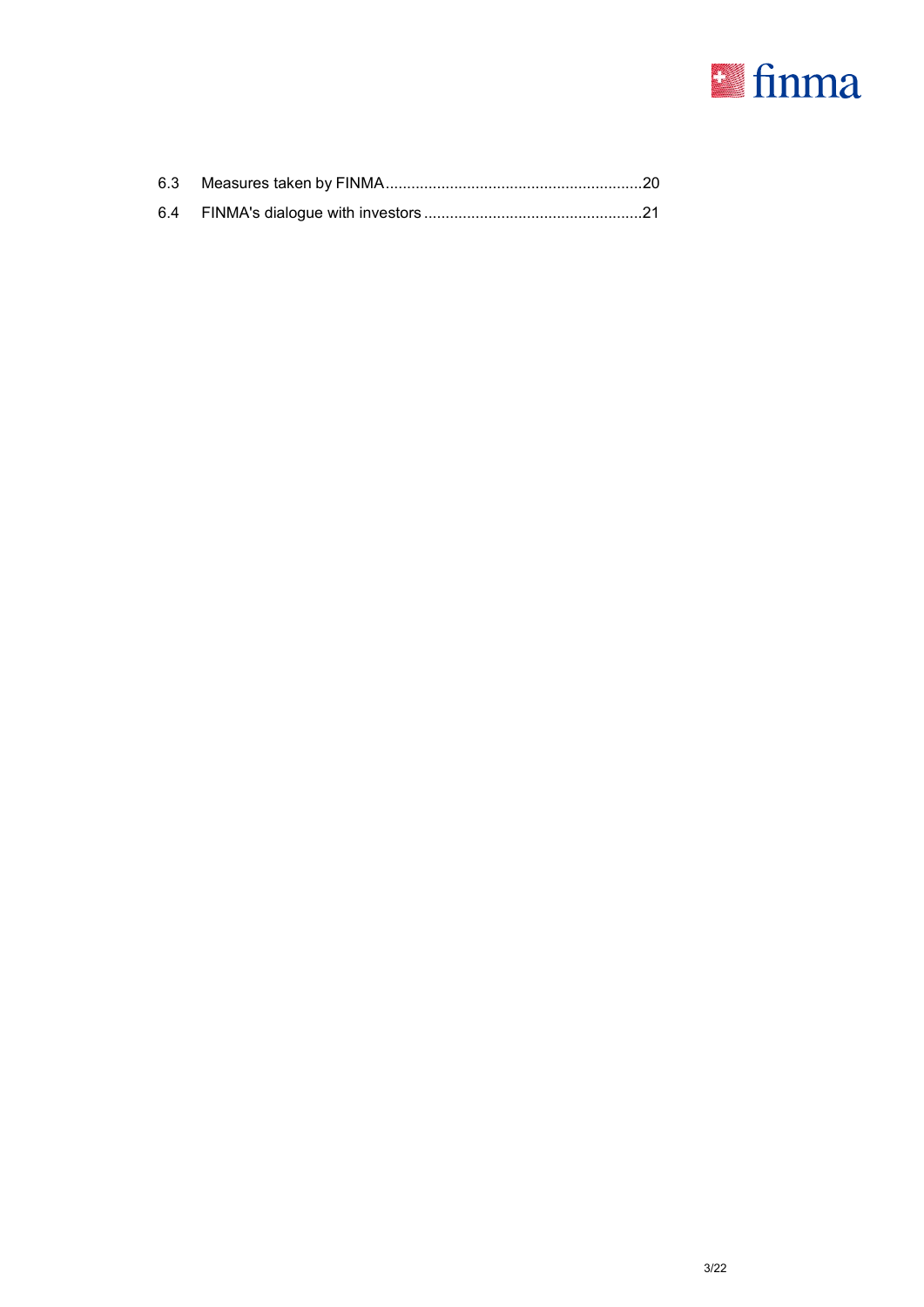

# <span id="page-3-0"></span>**1 Key points**

FINMA has three aims in publishing this report:

- Firstly, the report provides information on FINMA's approach to combating the activities of unauthorised und fraudulentfinancial intermediaries.
- Secondly, it draws attention to ways in which illegalfinancial intermediaries operate and the methods they use.
- And thirdly, it encourages investors to consider investment decisions carefully before they make them. No one should invest in a financial product that they do not understand (see chapter 5 ["Ten tips for](#page-17-0) [protecting yourself against unscrupulous](#page-17-0) providers").

#### **What is FINMA's remit and function?**

- Collective customer protection: FINMA is tasked with protecting investors, creditors and policyholders and ensuring the proper functioning of the financial markets. Customer protection in this context means the protection of customers as a group: FINMA protects the totality of investors and creditors, not individuals. The financial health (solvency) of supervised companies is key, also for customers.
- Enforcement of authorisation requirements in the financial market: FINMA acts as a kind of "border guard" for the Swiss financial market. It must ensure that activities which require authorisation under financial market legislation are not carried out by providers who, whether deliberately or otherwise, have failed to obtain this authorisation and are therefore operating unlawfully in the financial market.
- Procedure under administrative law: Under financial market law, FINMA is not able to protect individual investors or insuredpersons. In many cases, investors will already have suffered losses before FINMA can intervene, and the funds invested will have been lost in whole or in part. Investors must seek compensation from the providers in question under civil or criminal law.
- Investigations and proceedings concerning unauthorised market participants: Authorised financial institutions are subject to constant monitoring by FINMA. As far as potentially unauthorised providers are concerned, FINMA does not actively monitor the financial market. It does, however, intervene if there are sufficient grounds to suspect unauthorised activities. Every year, FINMA investigates hundreds of such cases and takes appropriate action against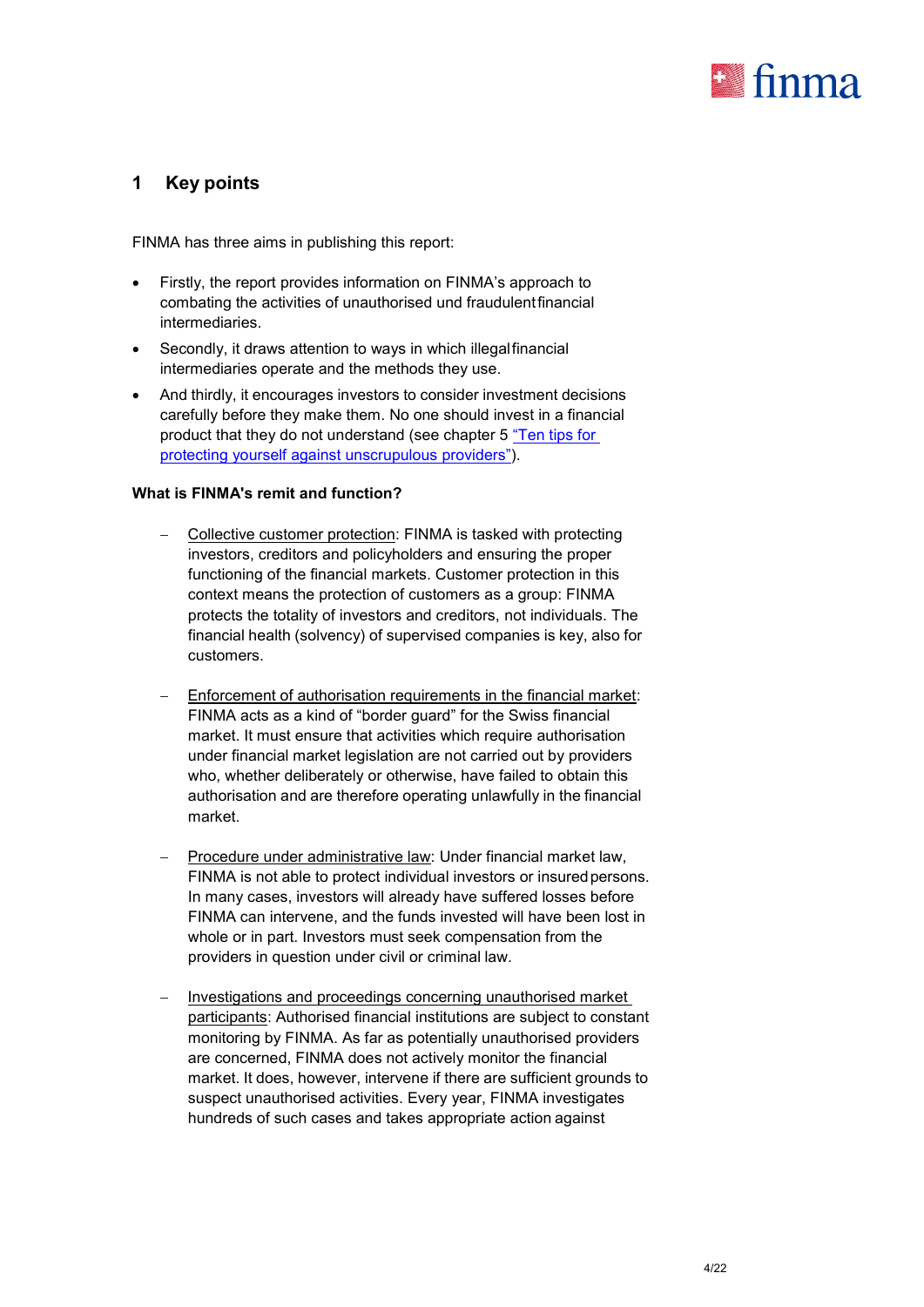

unauthorised market participants. While information from investors and creditors is important for FINMA, there must be specific evidence that a breach of financial market law has occurred. As a matter of principle, FINMA does not respond to broadly formulated questions regarding a company's integrity.

 Pressing criminal charges: Anyone who pursues an activity requiring authorisation under financial market law but does not have this authorisation is liable to prosecution. In this case FINMA files a complaint with the Criminal Law Division of the Federal Department of Finance, which is responsible for prosecution.

#### **What should investors look out for?**

- Warning against promises of unrealistically high returns: The returns promised by unauthorised providers are usually much higher than those offered by authorised and hence supervised providers andare rarely, if ever, realised. In an investment environment in which traditional products such as savings accounts, government bonds or even equities and funds offer meagre returns, the promise of high returns can be very tempting. There is a danger that investors may fall victim to fraudulent providers.
- Careful analysis of providers and offers: Investors should make their investment decisions with due care and attention. They should carefully analyse providers and their offers – and the associated risks – before coming to a decision. Chapter 3 of this report contains ten tips to help investors identify and avoid illegal and fraudulent providers and offers.
- Sources of information on the FINMA website: The "FINMA Public" section of the FINMA website contains information about unauthorised financial service providers. It also contains information about financial literacy and a warning list of companies and individuals who may be carrying out unauthorised services.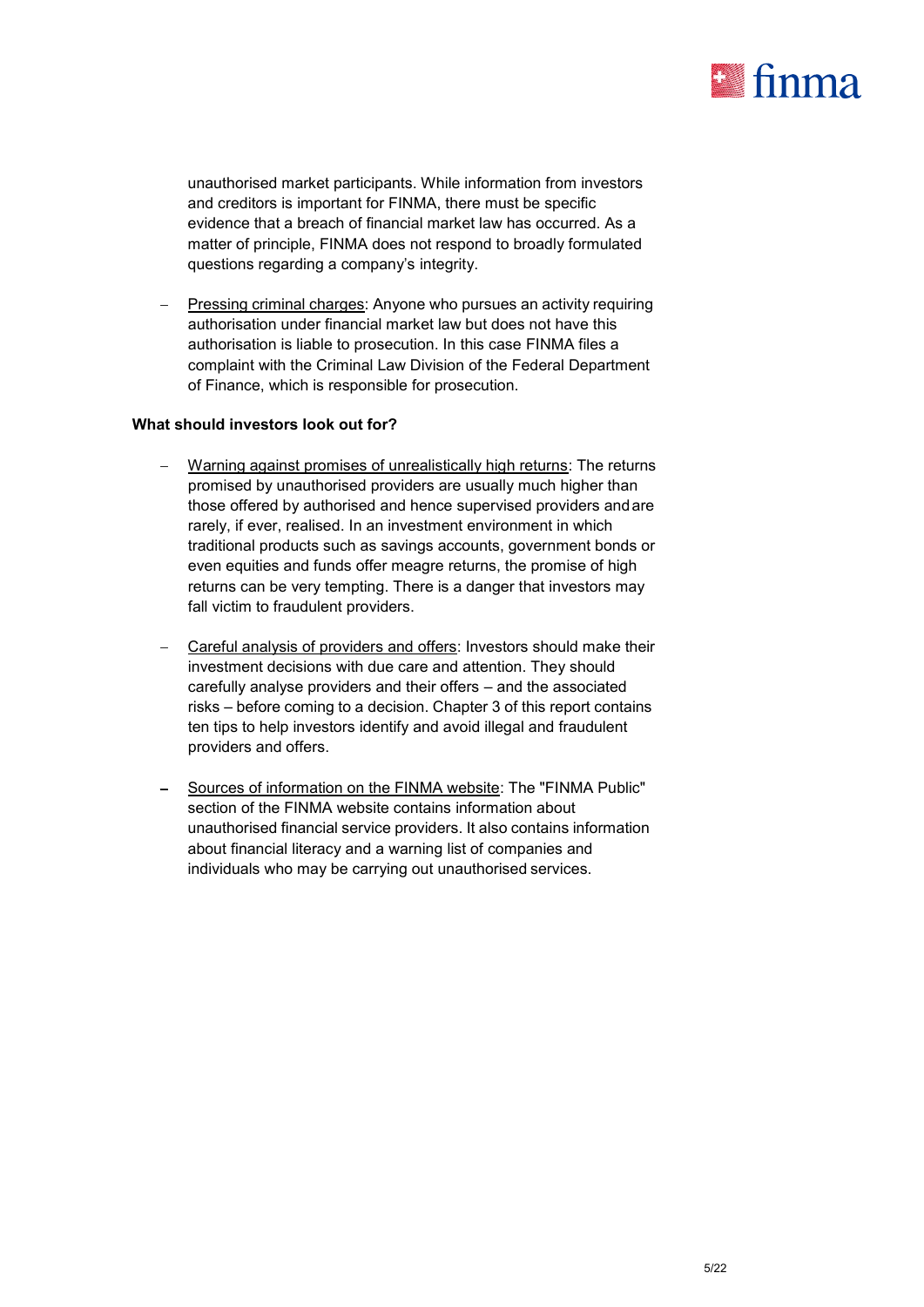

# <span id="page-5-0"></span>**2 No return without risk: two case studies**

**People invest their money in the expectation of generating a return, but there is no such thing as risk-free investment.**

For some time now, many asset classes have generated practically no return. Against this background of historically low interest rates, investors may be tempted to entrust their money to providers who promise significantly higher returns. However, the general rule is: the higher the return, the higher the risk. Temptingly high returns are often a sign of a dubious provider. In other words, the higher the promised returns, the more closely investors should scrutinise offers and providers before making an investment decision.

When investors lose money, it is usually because they have entrusted their capital to a company which is operating illegally. This usually takes the form of loans or the sale of worthless shares. Illegal providers – and fraudsters in particular – are extremely inventive and are constantly working on new schemes for relieving unwary investors of their money. The two real-life case studies below illustrate how unscrupulous financial service providers abuse the trust of investors. We have changed the names of the companies involved.

#### **Geothermal power stations as a sales angle: the misleading advertisements of XYZ Crash AG**

According to its literature, XYZ Crash AG was an investor in projects relating to the construction of geothermal power stations in Germany. To attract predominantly German investors for these projects, the company employed a large number of intermediaries, staged costly promotional events and advertised extensively through an attractive website. Potential investors were promised very high returns. From its base in Switzerland, XYZ Crash AG accepted funds totalling several million francs. However, the investments proved worthless and investors lost practically all the money invested.

XYZ Crash AG continued to assert that the first power station would come online in 2013. Customers who placed their trust in XYZ Crash AG invested the surrender values of their pension saving and mortgage contracts, with XYZ Crash AG promising them a multiple of what they could expect to receive if they held the contracts to maturity. In total, XYZ Crash AG raised over 50 million francs from more than 4,000 investors. Even though the company's investment strategy contained no such proposals, much of this money then was channelled to a subsidiary which then passed on ten million dollars to another company as an unsecured loan.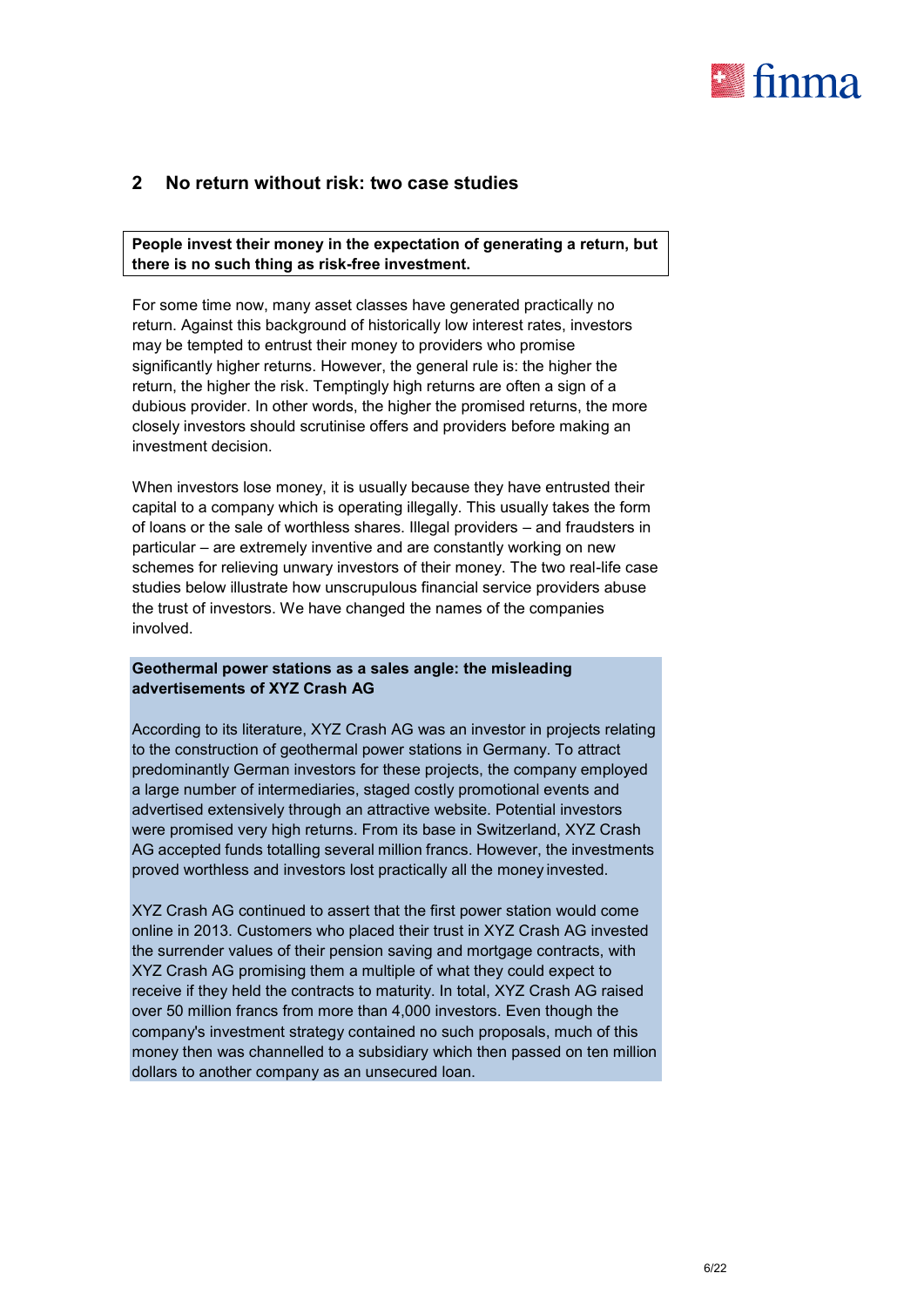

Following complex investigations in Switzerland and abroad, FINMA liquidated several companies in Switzerland, including XYZ Crash AG. FINMA served an advertising ban on the leading figures at the company; this ban was published on FINMA's website for five years.

#### **The machinations of Main Capital Solutions**

Henning Blechschmid, the owner of Main Capital Solutions, used a Bermuda-based company, which he owned, to buy shares in a number of small companies. He then sold these to investors through a specially founded company with its registered office in Delaware, a US tax haven. What investors did not know was that Blechschmid was selling them the shares at a much higher price than he had paid for them, even though the purchase contracts specifically stated that investors would pay the original purchase price for the shares and that Blechschmid would only receive 20% of any net profit on the investment.

Once this fraud was detected, the Zurich public prosecutor's office began proceedings against Blechschmid and froze the remaining assets. In this case FINMA was able to rely on documents seized by the public prosecutor during a search of Main Capital Solutions' offices in Zurich. It rapidly became clear that the Bermuda-based company was operating out of the Zurich offices of Main Capital Solutions and not from Bermuda. In other words, Main Capital Solutions and the Bermuda-based company were carrying out unauthorised issuing activities from within Switzerland, raising around 60 million francs from around 30 individuals.

FINMA ordered both companies to be liquidated. Since they were illiquid and overindebted, FINMA launched bankruptcy proceedings. In addition, FINMA banned Henning Blechschmid, the company's owner, from carrying out any activity requiring authorisation. The ban was published on FINMA's website for a period of five years.

There are many examples of companies which persuade investors to part with their money by means of attractive offers and apparently marvellous returns. It is impossible to overstate the risks posed by such offers which are, of course, too good to be true. Often they turn out to be pyramid schemes or other embezzlement and fraud scenarios promising high returns. Initially, the promised returns may actually be paid out in order to bolster investor confidence. In the end, however, the investments are not repaid. By the time the case becomes known and the authorities become involved, most of the assets have already disappeared. Investors in such schemes often end up losing most of their money. It is then up to the criminal prosecution authorities to take appropriate legal action against those responsible.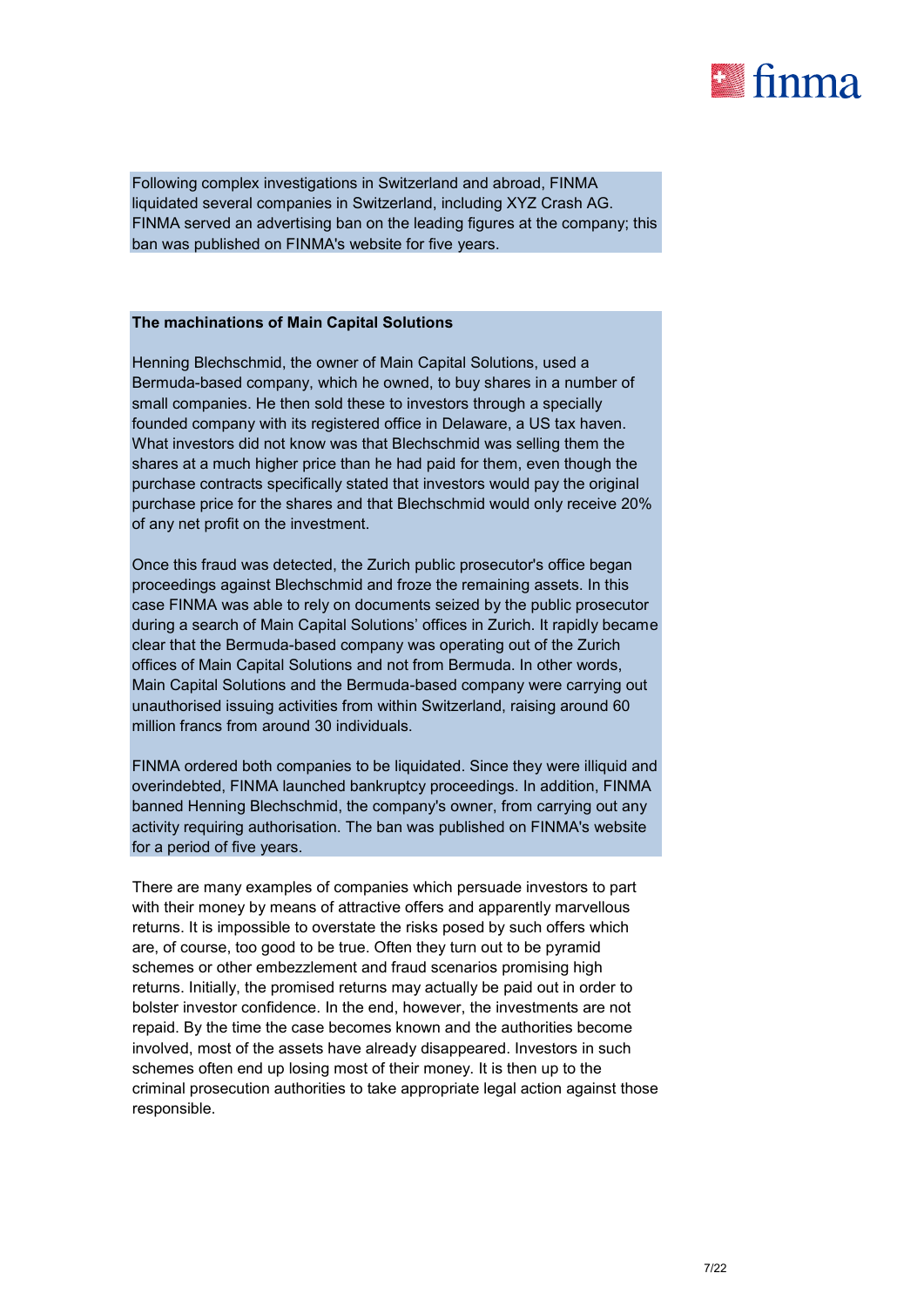

# <span id="page-7-0"></span>**3 Tactics used by unauthorised financial market providers**

# <span id="page-7-1"></span>3.1 The sale of worthless shares as a recurring motif

#### **The sale of worthless shares always follows a similar pattern.**

#### What types of companies are usually involved?

FINMA is regularly made aware of cases in which aggressive methods are used to sell shares in alleged start-up companies. The companies in question are often allegedly active in particularly attractive areas of the economy such as alternative energy (wind and solar power), commodities (gold mines, crude oil etc.) or medical technology.

# What should potential investors look out for in terms of the purchase price and commission?

The purchase price of the (worthless) shares is generally high compared with their face value. In addition, the sellers usually also charge a substantial commission.

#### How are potential investors attracted?

The worthless shares are very intensively advertised and marketed. Potential buyers are frequently contacted by telephone and put under massive pressure to buy. The telephone salesmen sometimes operate from foreign call centres. In cold calling scams of this kind, a salesman will claim for example that the company is about to launch an IPO which will increase the value of the shares exponentially. Impressive websites and expensive high-gloss prospectuses from the companies are also used. These are often wrongly interpreted by investors as an indication that the company is a serious proposition.

# What usually happens with the invested money?

Usually, the companies involved in scams of this kind are no more than shells which have never been operationally active. Usually the money raised is immediately withdrawn from the companies, most of which are liquidated after a certain time. Experience has shown that investors generally suffer a total loss.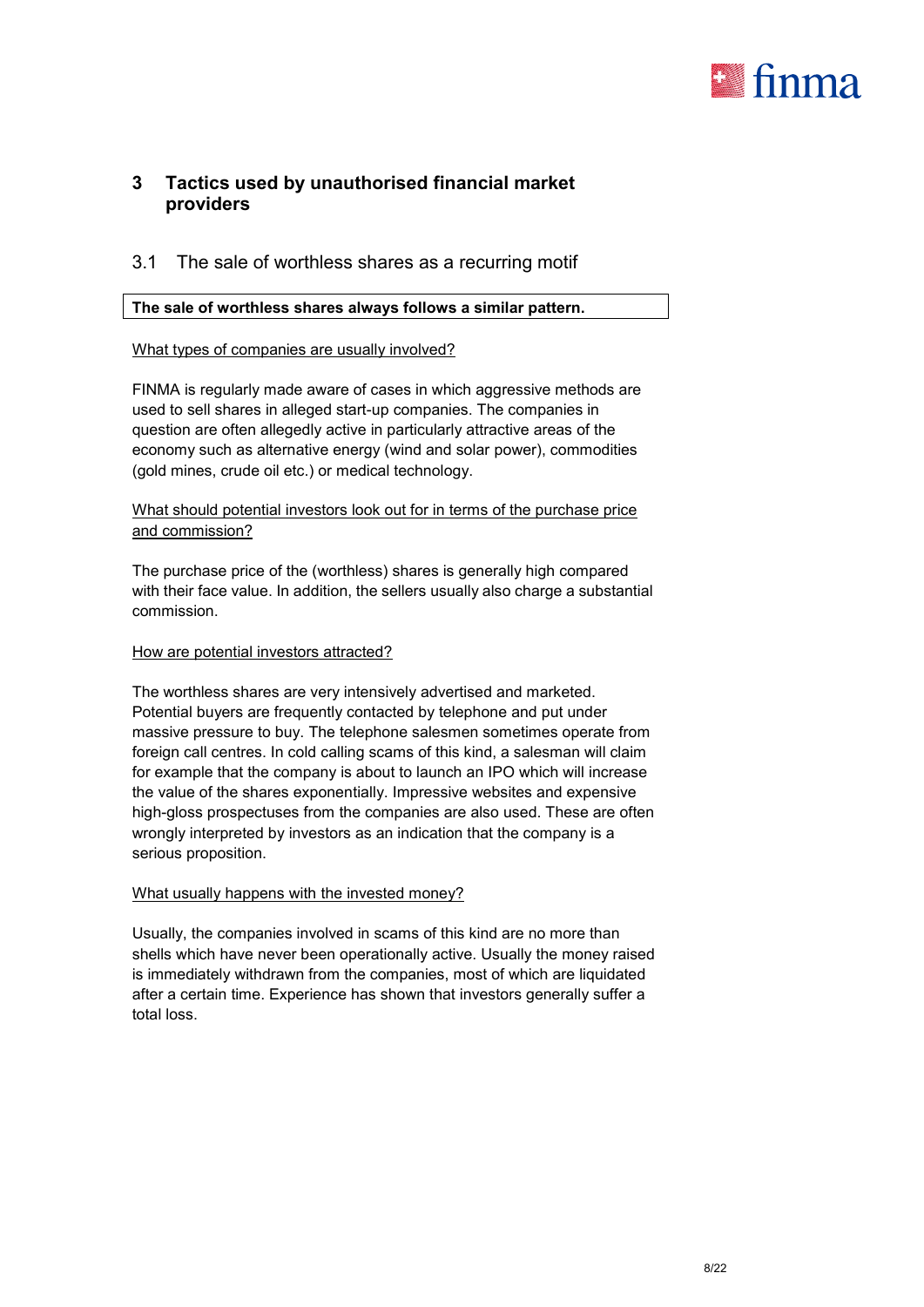

#### Are these fraudsters ever brought to justice?

The individuals behind schemes of this kind usually operate through front men in Switzerland, which means that it is difficult to hold them to account under criminal or financial market law.

# How can investors protect themselves against making the wrong investment decisions?

Although any company may sell its own shares, many other activities in the field of share trading require authorisation from FINMA. It is often unclear to investors whether a company needs to be authorised to sell shares or not. Anyone considering buying shares in unknown start-up companies should therefore look at the proposition very carefully. The first port of call should be the Commercial Register. If the company name and registered office change frequently or if there have been numerous capital increases involving shares with very small face values (often referred to as "penny stocks"), this can be a warning sign. We also recommend reviewing the company's financial data to find out whether the share price in any way reflects a corresponding real value in the company.

# <span id="page-8-0"></span>3.2 Shares with a very small face value as the basis for deception

# **An over-the-counter listing is often confused with a full stock exchange listing.**

The shares that are being sold are sometimes listed on the over-the-counter market. In contrast to a full stock exchange listing, this over-the-counter listing on a German exchange does not mean that the shares are monitored by a stock exchange. The prices of shares with an over-the-counter listing can change extremely rapidly and by large amounts, especially if they are penny stocks with a negligible face value. These shares may be impossible to sell on if they suffer a major fall in price.

# <span id="page-8-1"></span>3.3 A Swiss security number as a "guarantee"

# **The fact that an investment product has a security number is no guarantee.**

A security number is a unique identifier which is assigned in Switzerland by SIX Financial Information for identifying securities and financial instruments. However, the security number merely confirms that the security in question exists. It does not guarantee that a product is a sound investment proposition. Even an investment fund which is domiciled in the Cayman Islands or Antigua and not authorised for sale in Switzerland can have a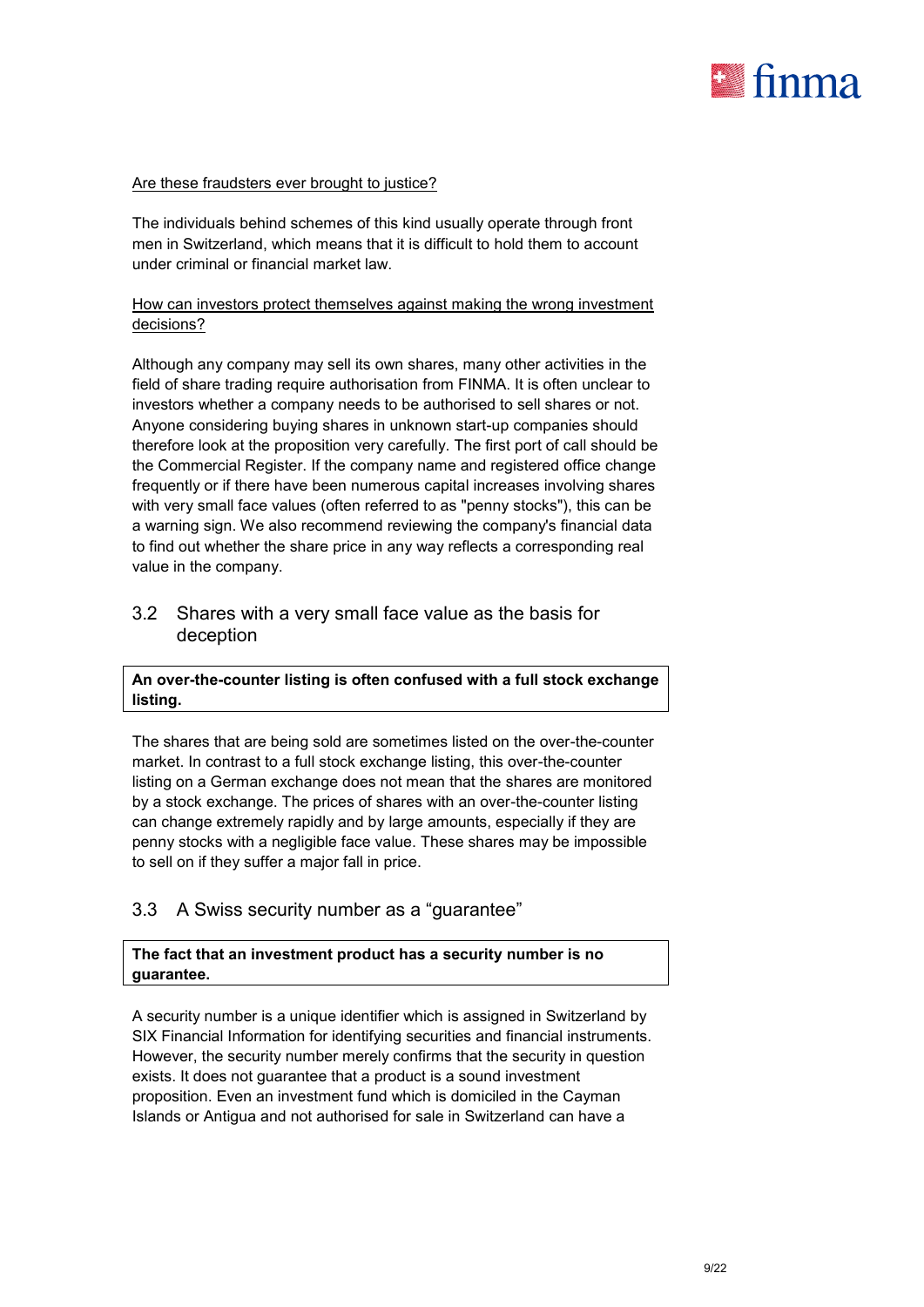

Swiss security number, but the fact that it has a Swiss security number is no guarantee that it will be possible to sell the fund units at a later date.

# <span id="page-9-0"></span>3.4 Mines – including gold mines – and precious metals as lures

# **Special caution should be exercised in the case of companies purporting to sell precious metals; not everything that glitters is gold!**

It can be difficult for investors to find out if the company in question is operational in any real sense. The internet is open to all, and some companies cannot cover the cheques that their attractive websites write. It is difficult to assess the commercial soundness of mining operations in remote locations. Dubious companies often offer gold and platinum or securities based on these mined precious metals. However, after the investor has purchased the precious metals, which many people still regard as essentially secure, they simply never materialise.

# <span id="page-9-1"></span>3.5 Sustainable investments as bait

# **Many providers appeal to the environmental conscience of potential investors.**

There is a wide range of sustainable investments, including reforestation projects in South America or Romania and wind farms in Poland. In selecting these themes the providers seek to tap into the desire of many investors to make environmentally useful investments.

In simple terms, whether a reforestation project constitutes an activity requiring authorisation or not depends on whether the customer is assigned a clearly defined number of trees as his or her property which could then be allocated to the customer if the provider becomes bankrupt. If this allocation is not possible and the investor does not therefore own any actual trees, the investment may be a service requiring authorisation or a financial product requiring authorisation. Obviously, it is not easy for investors to assess the situation in each individual case. Investors who are uncertain are advised to contact FINMA [\(questions@finma.ch\)](mailto:questions@finma.ch) to find out whether the company is authorised or not.

# <span id="page-9-2"></span>3.6 Debt restructuring as an illusory solution

**The services of debt restructuring companies often turn out not to offer a real solution to financial difficulties.**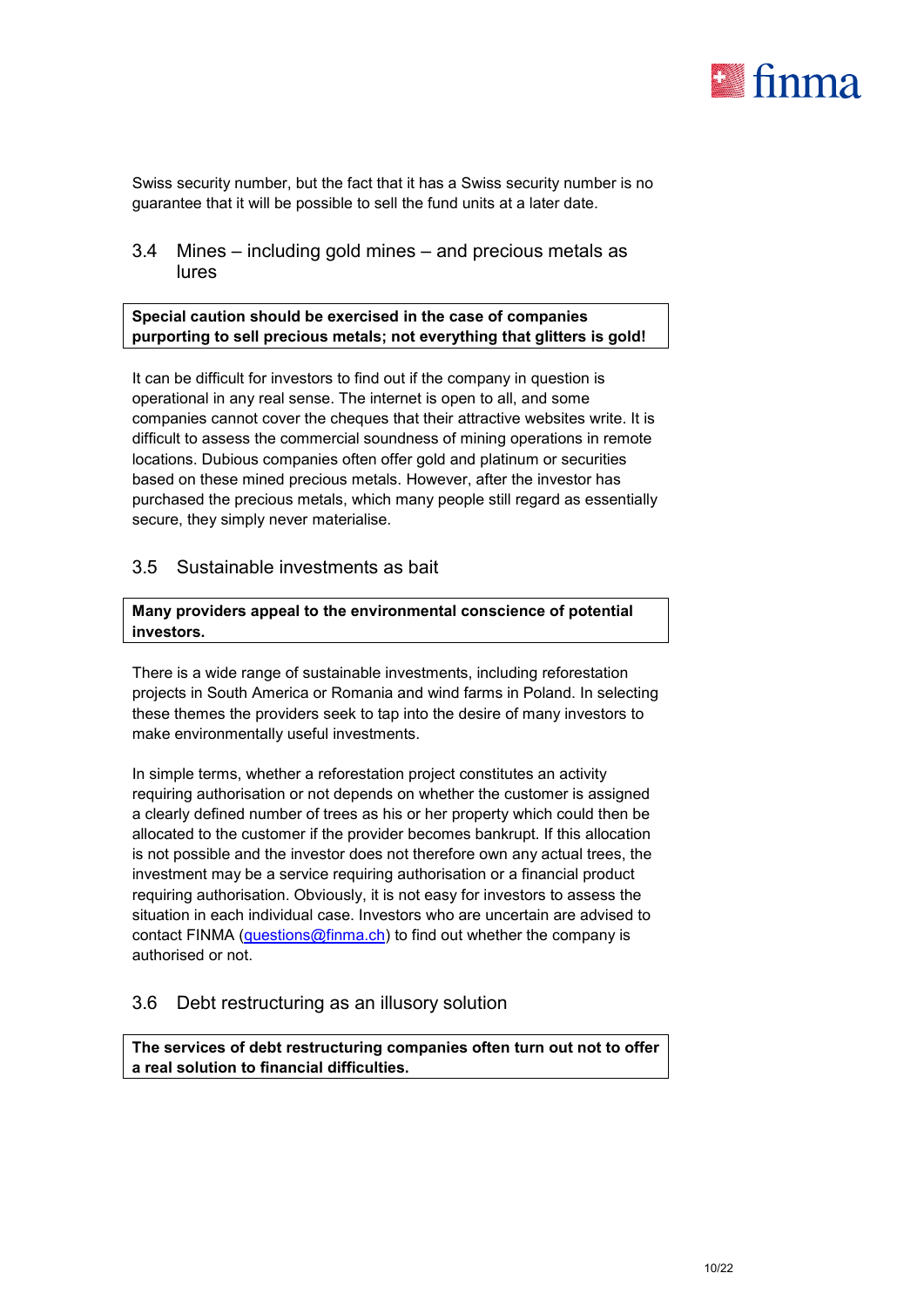

In the financial market there are companies offering to carry out private debt restructuring. Sometimes they ask their customers to make a substantial upfront payment, and the promised loans for settling the debts are then not forthcoming. In such cases it is advisable to contact cantonal debt advice services and to avoid signing contracts with private debt restructurers.

# <span id="page-10-0"></span>3.7 Cloned websites: a trap for the unwary

# **FINMA is increasingly seeing counterfeit copies of the websites of authorised companies.**

Scammers have become very skilled in producing websites which very closely resemble the websites of legitimate companies. In the case of websites of companies claiming to be authorised by FINMA, it is therefore advisable to check whether they are in fact the company's website or merely a copy. The website may have been created by an illegally active financial operator who is using the company's name with fraudulent intent. Contact information (phone number and email) or URL address can be used to identify a cloned website and help investors to avoid falling into the hands of fraudsters.

# <span id="page-10-1"></span>3.8 Offers to recoup losses: another underhand trick

# **Sometimes investors who have suffered financial losses leap out of the frying pan into the fire. Out of desperation they fall into another trap.**

There are financial operators who play on the hopes of investors who have already suffered a loss through fraud. Special care must be taken when someone approaches a victim of fraud professing to know how he or she can recoup their losses. There seem to be lists of the names of such victims circulating in the market and being sold to new fraudsters. Investors who have already suffered losses usually lose out for a second time, either by putting in new money, exchanging the worthless shares or cryptocurrencies for other tempting-sounding products, or paying fees for services that are not subsequently provided.

# <span id="page-10-2"></span>3.9 Binary options: a supposed source of quick profits

# **Offers promising quick profits are generally associated with high risks. This is also true of binary options.**

Platforms on which so-called "binary options" are traded attract investors by offering quick profits with a small initial investment. Binary options enable investors to bet on the future value or price of a stock, commodity, currency or index. This is a market which includes both legitimate operators and large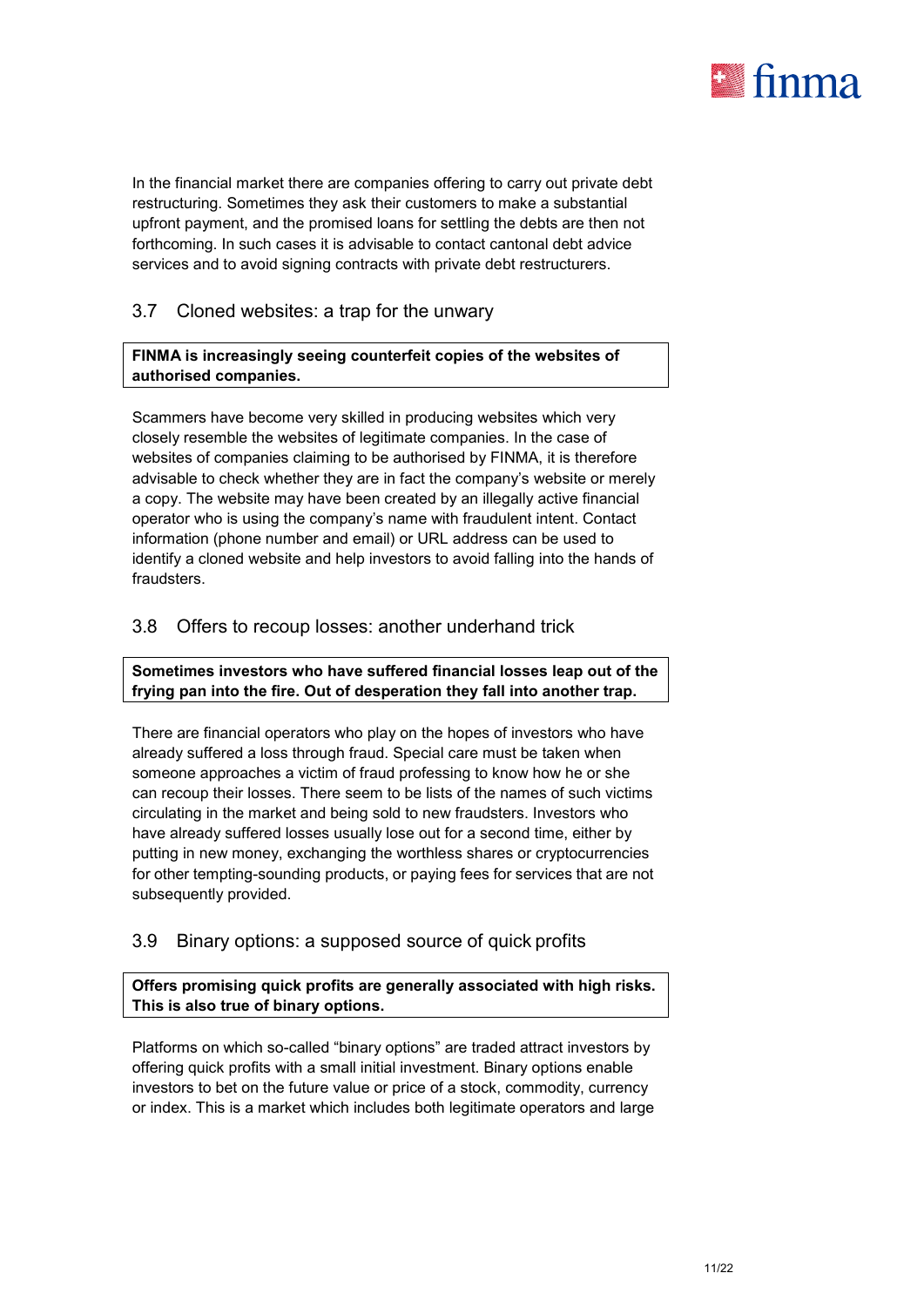

numbers of black sheep. The providers of binary options are often domiciled abroad, and not all of them are authorised and supervised in their home country. It is therefore advisable to look closely at providers before deciding to use their services. To avoid losses, investors should take the time to consider whether a product of this kind fits their financial risk profile.

# <span id="page-11-0"></span>3.10 Network marketing: a dangerous multiplication tool

**It is not uncommon for customers to be encouraged to recruit other customers. By doing so, they may unwittingly make themselves liable to prosecution.**

It is understandable that dubious financial services providers should want to harness the growing power of social networks to their own ends. Marketing systems in which investors recruit other potential investors via social media and personal networks or refer to corresponding offers at road shows are viewed very critically by all supervisory authorities. Unauthorised financial service providers often use these methods to publicise their offerings and quickly attract large numbers of followers. Investors should be alert to the fact that such offers may be pyramid schemes. Often only the first few participants gain any actual benefit, while the others get no return or even lose their investment. It is also advisable to clarify whether one may in fact be committing a criminal offence by recruiting other investors who then lose their money

Fraudsters use a wide variety of methods and tactics, and their repertoire is constantly being expanded and modified to reflect the latest advances in technology. The watchword in all these is cases is the same: If you are in any doubt, steer clear of transactions and offers of this kind.

# <span id="page-11-1"></span>**4 Other activities requiring authorisation**

# <span id="page-11-2"></span>4.1 Virtual currencies (e.g. bitcoin)

**More and more goods are being bought online. This trend has now been followed by virtual cash flows: it seems as if they spring up like mushrooms.**

For some time now, cash flows have no longer run exclusively through conventional channels such as credit card companies and specialised payment service providers (e.g. PayPal). More recently, so-called virtual currencies (e.g. bitcoin and ether) have emerged. The trade in these cryptocurrencies takes place on a completely decentralised basis, independent of state institutions and banks. Bitcoin, for example, can be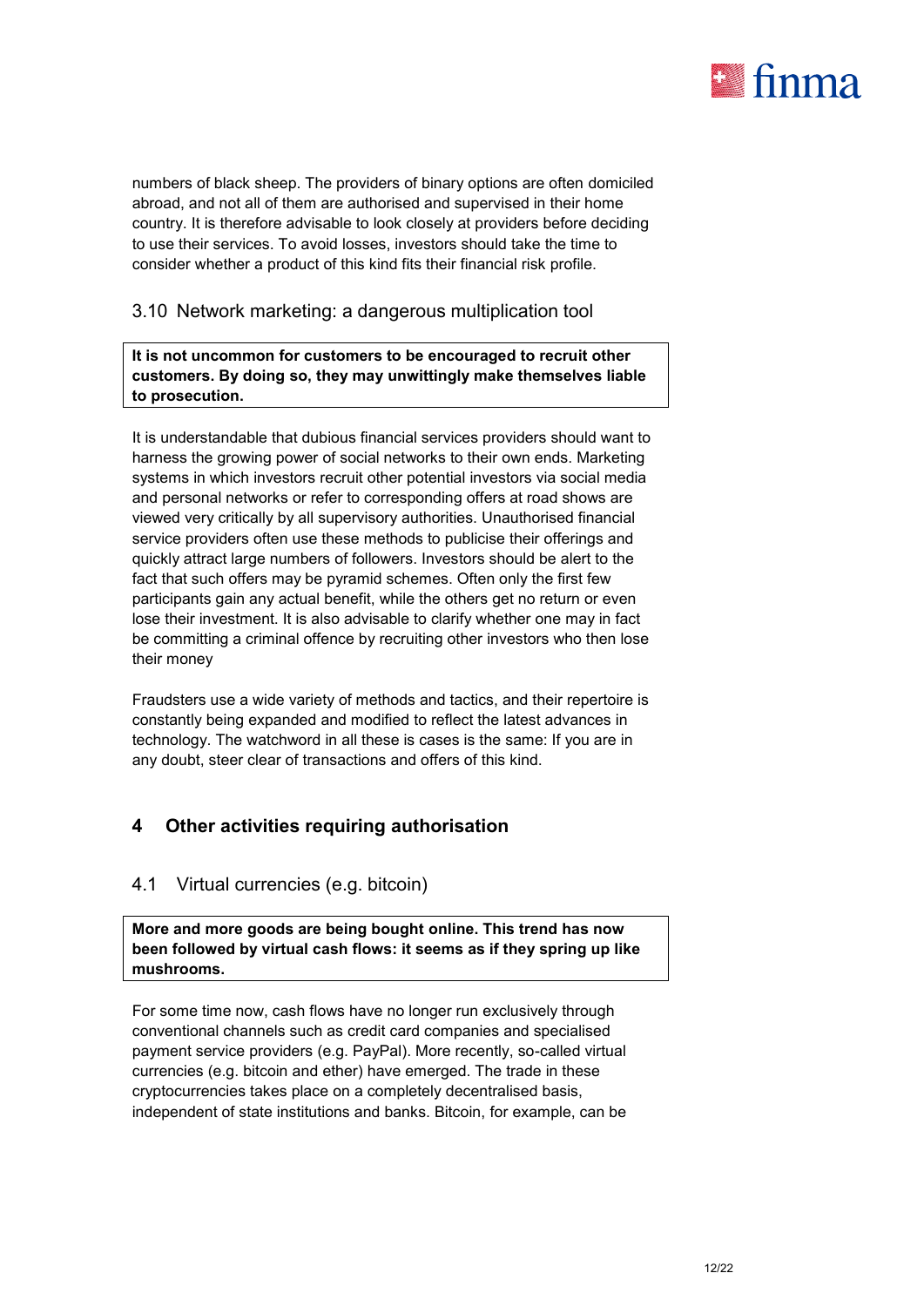

exchanged for real currencies such as euros or dollars on bitcoin exchanges.

# **Increased risk of fraud, loss and money laundering with virtual currencies**

One feature of virtual currencies is that special technical measures are required to identify one's trading partner. As a result, these currencies play a special role in the black economy. Payments made using virtual currencies cannot be reversed. Once the funds have been transferred, they cannot be refunded by a central authority. If the user does not know or cannot identify his trading partner, it is also not possible to contact or sue the seller of the virtual monetary units in the event of problems. Furthermore, the exchange rates of virtual currencies are subject to substantial fluctuation. For these reasons, trading in virtual currencies with unauthorised dealers presents increased risks of fraud, money laundering and outright loss.

#### **Regulatory considerations**

Financial market law contains no specific provisions relating to virtual currencies. Nevertheless, trading in bitcoin or other virtual currencies may be subject to authorisation depending on the specific business model.

Companies with business models which involve buying and selling virtual currencies in exchange for legal tender on a commercial basis or which offer platforms on which virtual currencies are exchanged or traded are subject to the Anti-Money Laundering Act (AMLA). Businesses that fall into this category must either affiliate to a FINMA-accredited self-regulatory organisation (SRO) or apply to FINMA for a licence as a directly subordinated financial intermediary (DSFI).

If virtual currencies are accepted with a promise to return them at a later date, this may also make the acquisition of a banking licence necessary. The regulations here essentially apply in the same way as they would to the acceptance of legal tender. Virtual currencies can also constitute public deposits.

#### **Beware of multilevel marketing around virtual currencies**

In recent times FINMA has increasingly observed companies which offer to sell investors their (own) virtual currency with the alluring prospect of price gains similar to those experienced in the past with bitcoin. Virtual currencies of this kind are often tied into a so-called "multilevel marketing system". Under this system, if Investor A recruits new investors B and C, he receives commission. If investors B and C in their turn recruit new investors, investor A benefits again. However, exactly how the business model works is often unclear. The virtual currencies in these cases, unlike bitcoin, are often not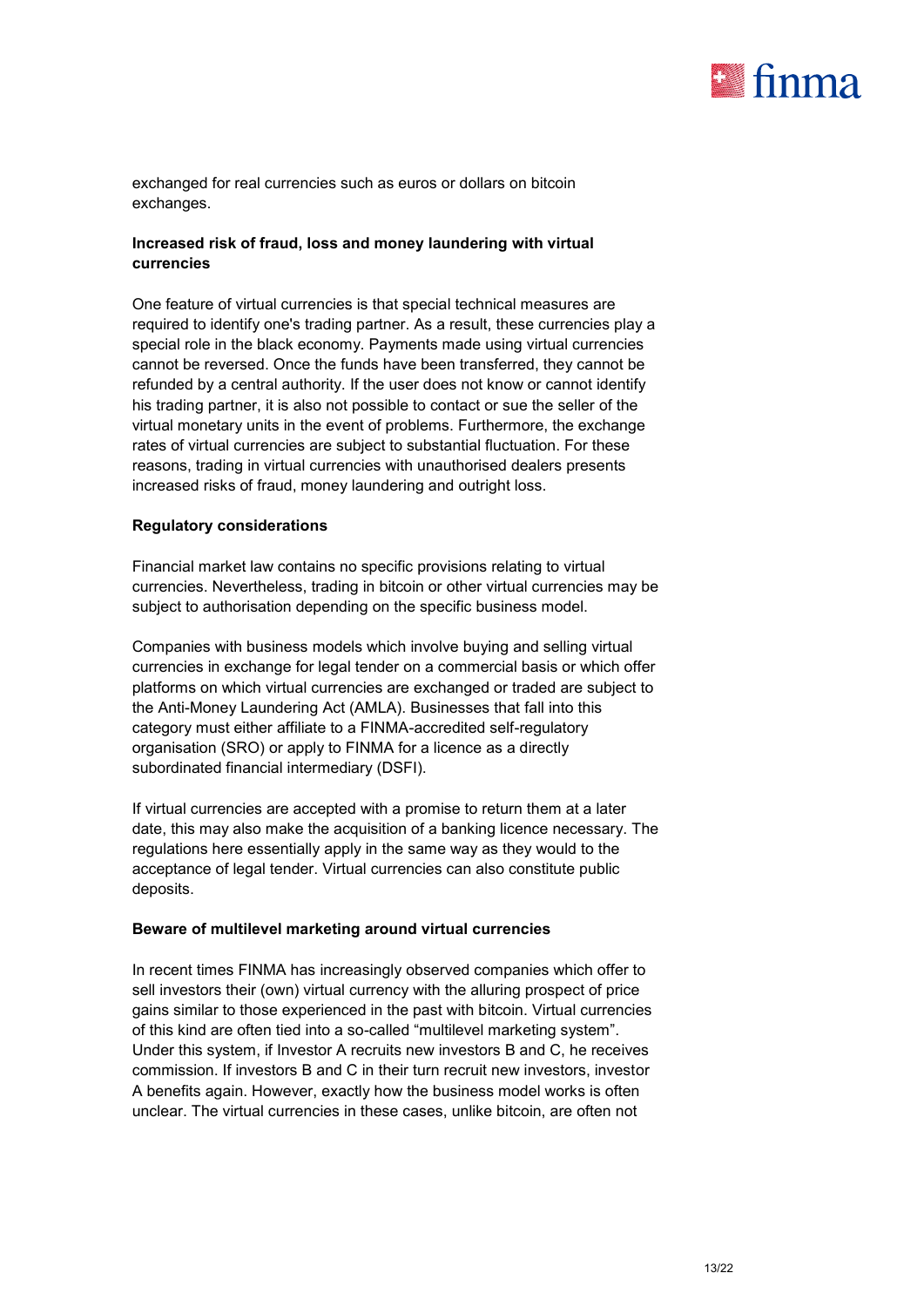

managed in a decentralised way. If the companies offering these currencies enter into (conditional) repayment commitments vis-à-vis investors on a commercial basis, they must be authorised by FINMA under the Banking Act. There is often also the possibility that these companies are engaging in activities which are subject to supervision under the Anti-Money Laundering Act. FINMA therefore recommends that potential investors in virtual currencies examine these investments carefully and only enter into them if the provider's business model is comprehensible and transparent. Fraudsters may simply want to exploit the hype around virtual currencies.

# <span id="page-13-0"></span>4.2 Initial coin offerings (ICO)

**Driven by the hype about cryptocurrencies and the associated blockchain technology, a new type of corporate financing using ICOs has developed. Investments in such ICOs involve substantial risks for investors, including total loss.**

Capital is procured publicly in digital form on the basis of blockchain technology by means of Initial Coin Offerings (ICO) or Token Generating Events (TGE). The term "ICO" is based on the term "IPO" (Initial Public Offering). In an IPO on the stock exchange, investors buy shares in a company or receive voting rights, but this is not usually the case with ICOs. Here the cash providers, who usually transfer their funds in virtual currencies, receive blockchain-based "coins" or "tokens" which are linked to a specific project or business of the ICO organiser.

ICOs can differ greatly in terms of their technical, functional and economic implementation. This means that it is not possible to state definitively whether ICOs are subject to financial market law requirements or not. It can also be difficult for investors to judge how the invested funds are used by the ICO organiser and which technology or company purpose is to be financed with them.

Investors must be aware that investing in an ICO is a highly speculative venture. Information about the projected returns and prices of the issued coins or tokens is often unreliable. Moreover, in view of current market developments, FINMA cannot rule out the possibility that ICO activities may be fraudulent.

FINMA has published guidelines on the legal classification of ICOs [\(https://www.finma.ch/en/news/2018/02/20180216-mm-ico-wegleitung/\)](https://www.finma.ch/en/news/2018/02/20180216-mm-ico-wegleitung/).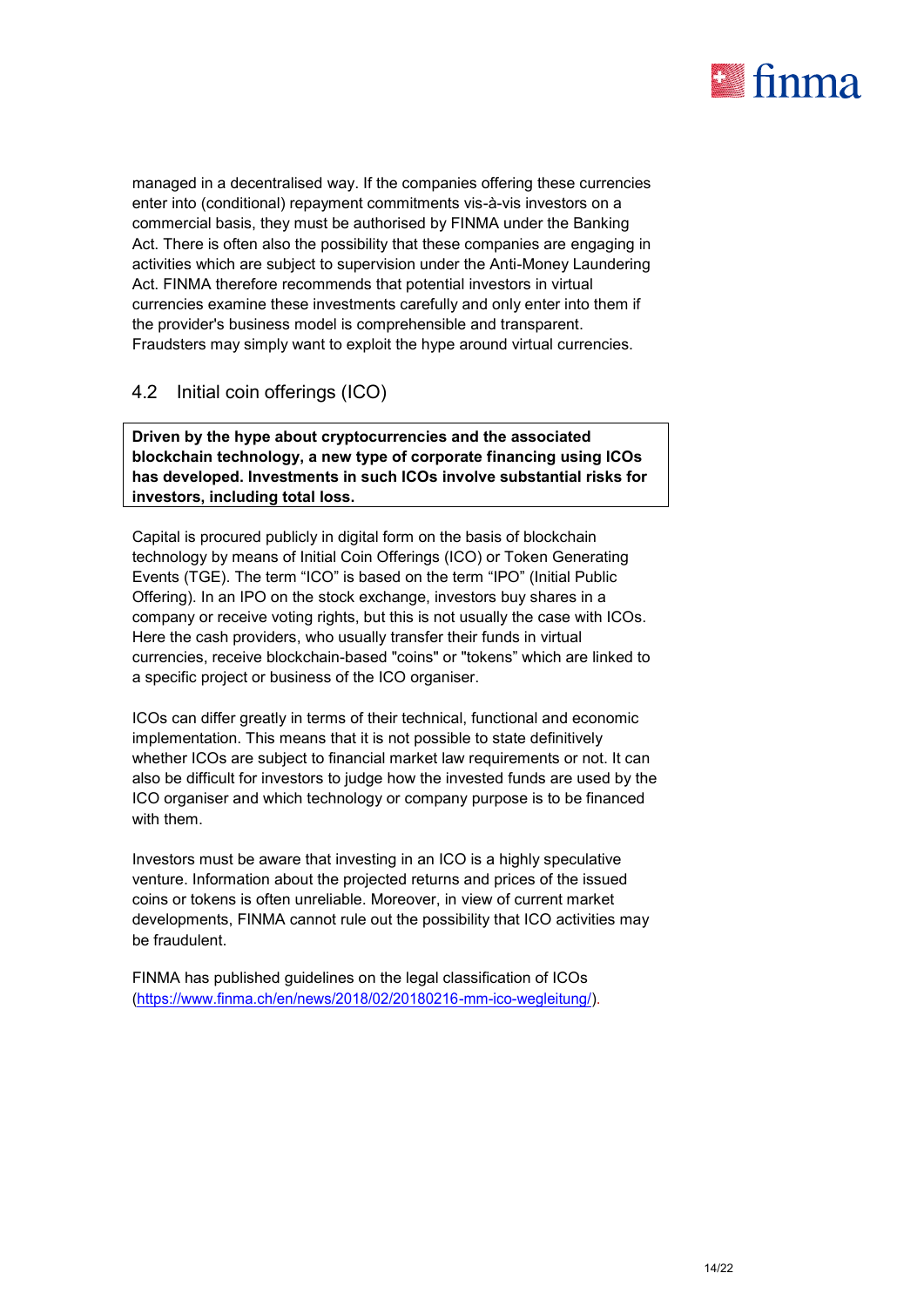

# <span id="page-14-0"></span>4.3 Crowdfunding

# **FINMA has noticed that individuals seeking finance and investors are increasingly turning to online platforms instead of banks.**

Internet-based crowdfunding platforms act as intermediaries between borrowers and lenders on a private basis. Those who are seeking to raise capital provide information on the crowdfunding platform about the purpose of their venture, how much capital they want to raise, and how much interest they are willing to pay. Anyone who is interested in investing on these terms can then make an offer via the platform.

# **Do crowdfunding platforms have to be authorised?**

Since there is such a huge variety of crowdfunding platforms, there is no easy answer to the question of whether such platforms require authorisation. FINMA must review each business model on a case-by-case basis. In general, if the money raised is only brokered via a platform and is not pooled in an operator's accounts, the platform operator is not subject to any requirement under financial market law. However, those who accept funds via a crowdfunding platform (e.g. borrowers) and fail to comply with the requirements of the Banking Ordinance (BO) must be careful. This can lead to an authorisation requirement (particularly under the Banking Act). A revised version of the Banking Ordinance which entered into force on 1 August 2017 introduced relaxations which are also relevant to crowdfunding. The maximum transfer period for deposits has now been extended to 60 days, which will benefit the platforms. Previously it was seven working days. Furthermore, under certain conditions, companies can now accept deposits of up to one million Swiss francs without authorisation, irrespective of the number of depositors.

Potential investors should be aware that they are acting at their own risk. They are providing funds under private law; interest paid on the capital and the repayment of the capital as such depend on the intentions and financial circumstances of the capital recipient. Investors should therefore be well informed about the person to whom they are lending. The general principle applies: the higher the promised returns, the higher the risk.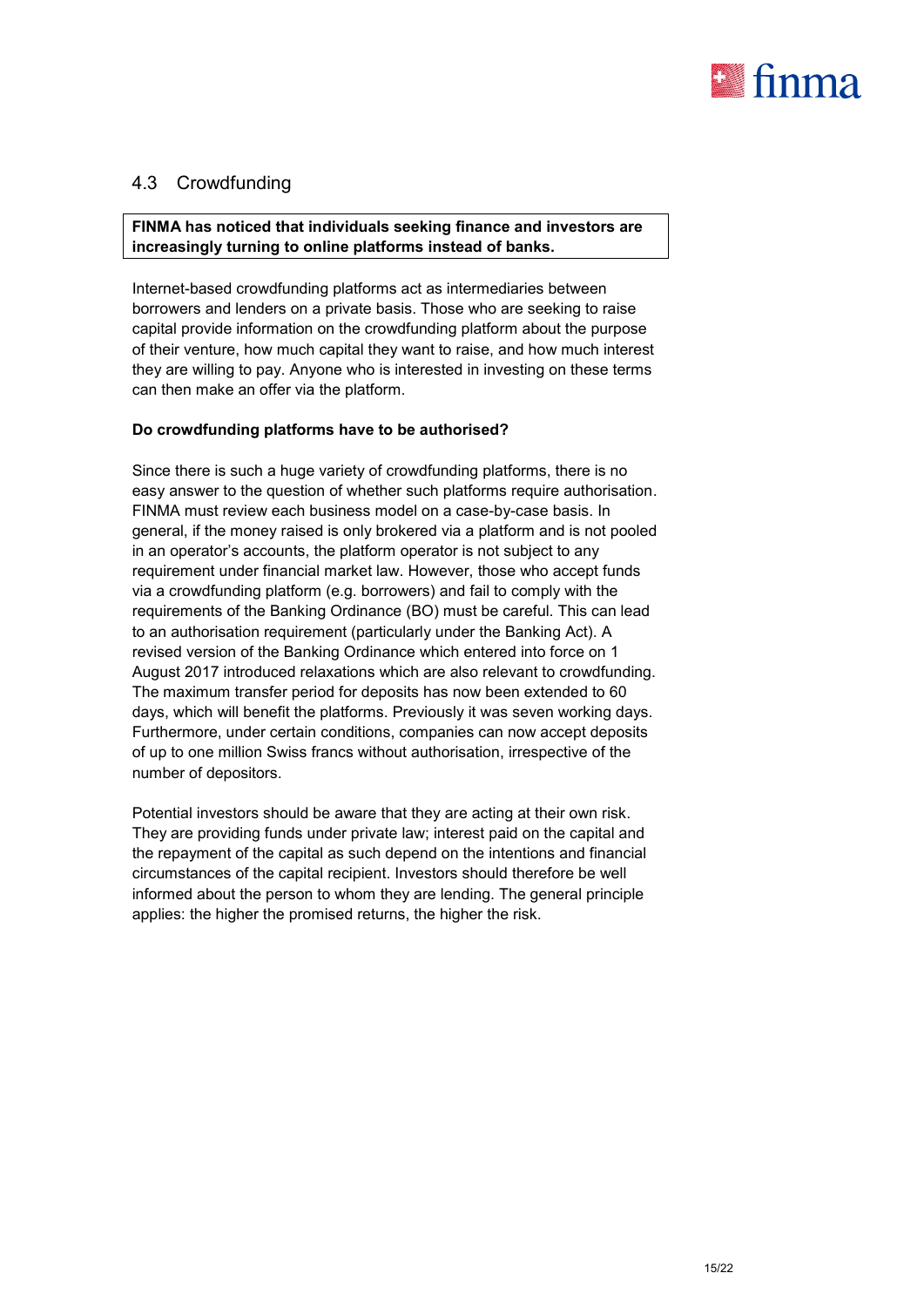

# <span id="page-15-0"></span>4.4 Online foreign exchange dealers

**Ever since 2008, foreign exchange dealers domiciled in Switzerland have been required to hold a banking licence.**

At that time, all foreign exchange dealers had more than a year in which to cease operations or submit a licence application to FINMA. Since the threshold for a banking licence is high, most foreign exchange dealers ceased operating in Switzerland. However, FINMA has received increased volumes of customer complaints regarding non-Swiss foreign exchange dealers offering their services via online platforms. These foreign companies frequently have a contact address in Switzerland and use Swiss bank accounts for their transactions.

#### **De facto branch offices in Switzerland**

The business model described above can constitute a de facto branch office of a foreign company which must therefore be authorised by FINMA. If FINMA becomes aware of illegal foreign exchange dealing, it takes action. However, if these companies are merely pretending to have a presence in Switzerland in order to exploit the good name of the Swiss financial centre, FINMA cannot proceed directly against them. FINMA publishes the names of such illegal foreign exchange dealers in its [warning list.](https://www.finma.ch/en/finma-public/warnliste/)

# <span id="page-15-1"></span>4.5 External portfolio managers

# **"Confidence is good, control is better."**

Portfolio managers play an important role in the financial markets. Complaints received by FINMA up to now from clients have shown, however, that there are portfolio managers who have been granted power of attorney for their clients' accounts and custody accounts, but who do not exercise this power of attorney in the best possible way from an investor's point of view.

Licensing by FINMA and supervision by the SO cannot always prevent possible misconduct by a portfolio manager. The guiding principle is therefore: "confidence is good, control is better." For example, all clients should have their bank statements sent to them directly by their bank and not via the portfolio manager. This gives clients the possibility to check their statements and contact their bank directly if they notice any discrepancies.

Supervision by FINMA cannot prevent asset managers from behaving fraudulently. Investors should always apply the principle that while trust is good, control is better. Customers should have their bank statements sent to them directly by the bank and not via the asset manager. This allows customers to check the asset manager's activities and means that they can contact the bank directly in the event of irregularities.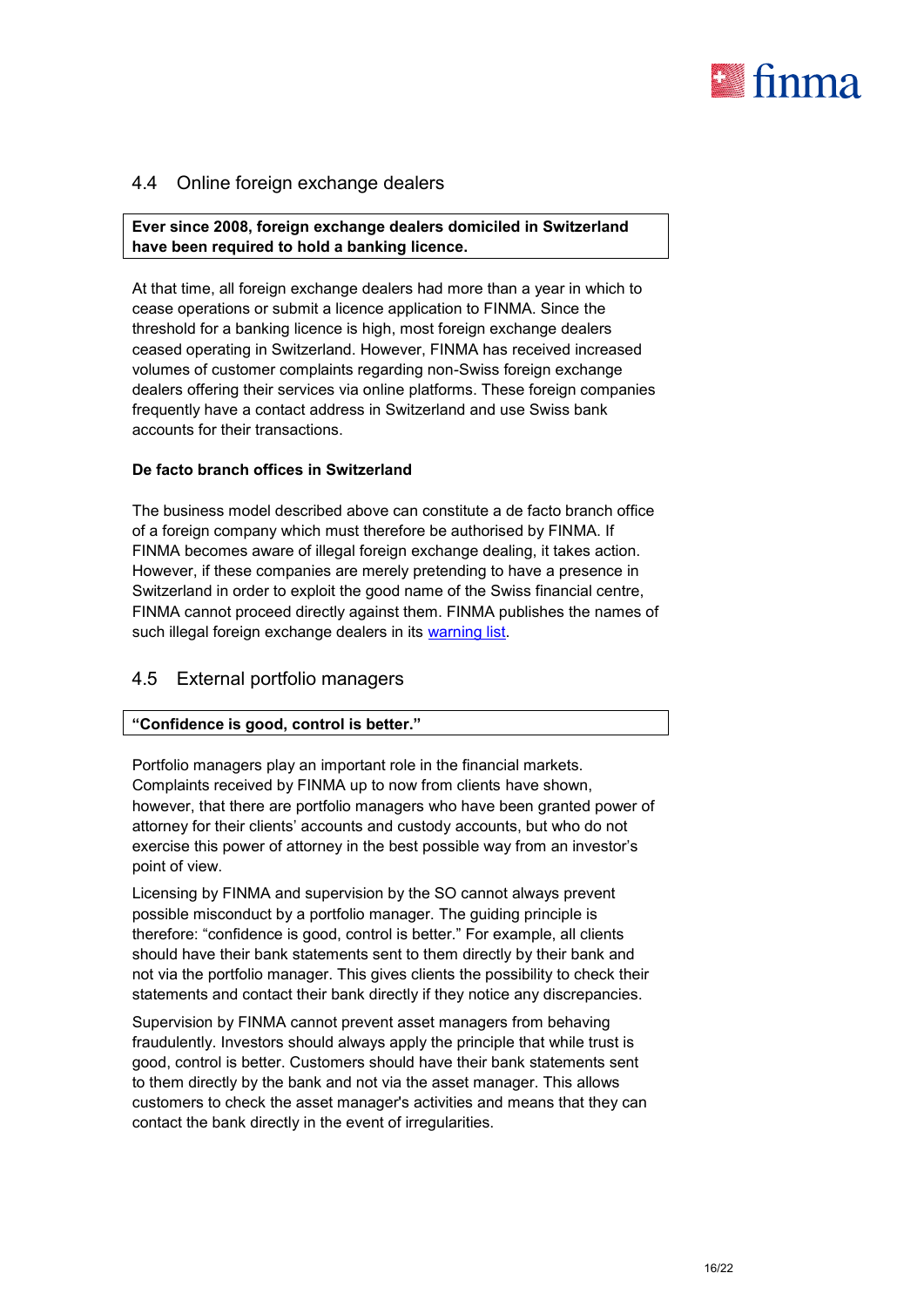

# 4.6 Trade in secondary market endowment policies (second-hand policies)

**Caution is advised when investing in second-hand policies. As a rule, the providers of these policies are not subject to solvency controls or supervision. These investments are therefore exposed to risks, including the risk of counterparty default, and experience shows that it is difficult for investors to enforce claims against providers through the courts.**

The secondary market for endowment policies is one in which policyholders surrender their claims under existing life insurance contracts during the term of the contract and are compensated accordingly. The term "second-hand policies" is also used.

Depending on its legal structure, a foreign insurance company offering such policies to individuals resident in Switzerland may be required to hold a licence (if it is an insurance company) or to be registered as an insurance intermediary (if it acts as an intermediary). However, structures are often seen for which there is no licensing requirement and no supervision in Switzerland.

How does the trade in second-hand policies work? The investor buys the legal rights to a policy from the original policyholder under the terms of a contract. The price paid is based on an expert opinion of the life expectancy of the original policyholder. The purchase price and the expert opinion are the main factors on which the projected success of the investment for the investor depends.

However, the trade in second-hand policies is often structured in such a way that investors have a contract with a third company which operates as a broker or intermediary and not in fact with the foreign insurance company. Investors therefore have no direct claim against an insurance company, but rather against a broker who is usually not subject to supervision either in Switzerland or abroad. This means an increased risk of default. When entering into contracts/policies of this kind, potential investors should always check who their contractual partner is and against whom, where, and at what cost claims can be asserted.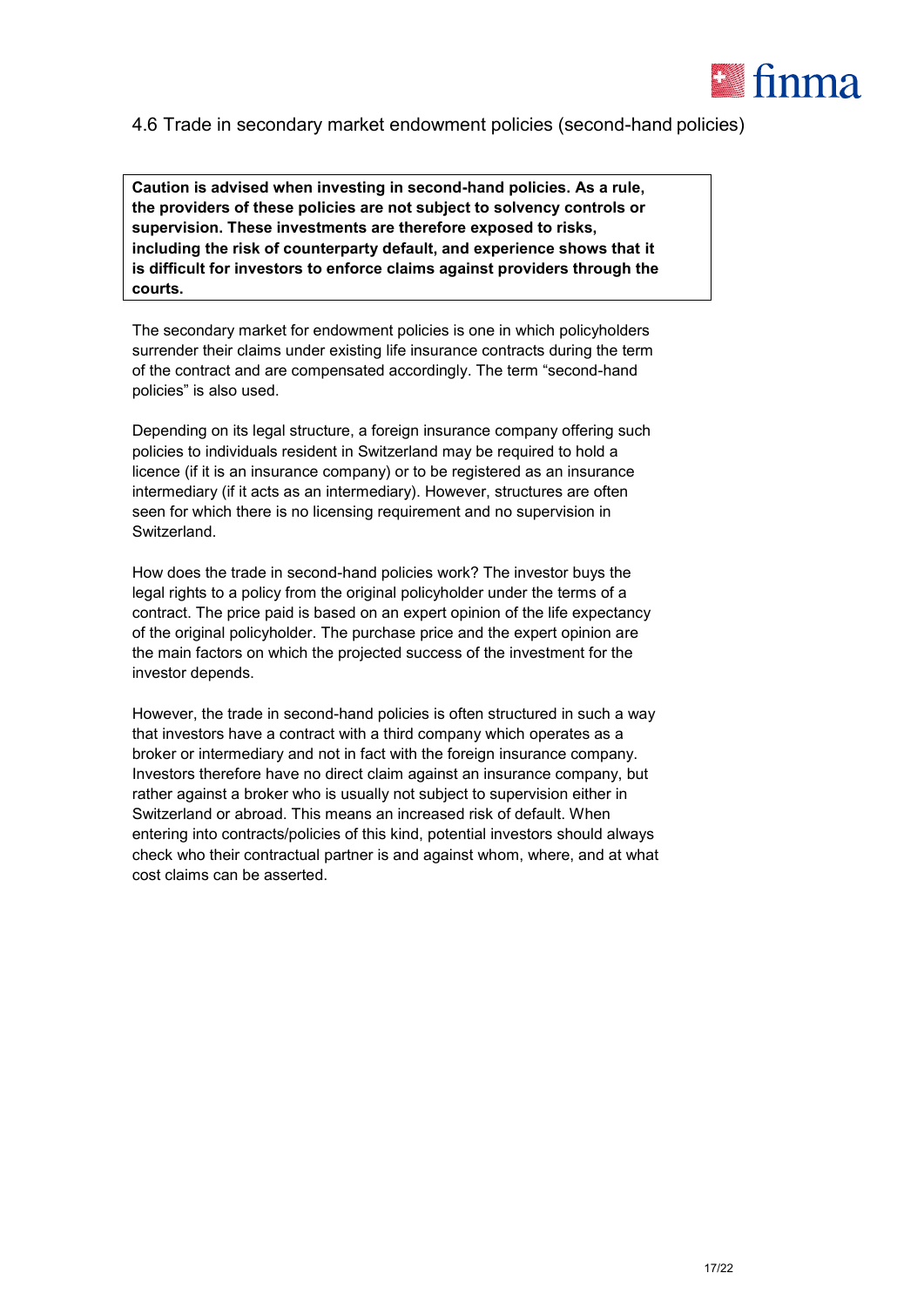

# <span id="page-17-0"></span>**5 Ten tips for protecting yourself against unscrupulous providers**

By following ten simple rules, investors can significantly reduce the chance that they will become victims of illegal or fraudulent providers:

- 1. Take time to consider your investment decisions. Don't allow yourself to be put under pressure. Diversify your investments; don't put all your eggs in one basket.
- 2. Before you make an investment, do your own research into providers and products, and don't be taken in by glossy brochures or slick telephone marketing. Use Google or other search engines to research providers and products.
- 3. Check whether the providers are authorised by FINMA. You can find the list of supervised institutions here: [www.finma.ch/d/beaufsichtigte.](http://www.finma.ch/d/beaufsichtigte) Remember that not every company which is supervised by FINMA is subject to intensive ongoing (i.e. prudential) supervision.
- 4. Check whether the provider's name appears in the [FINMA warning list](https://www.finma.ch/en/finma-public/warnliste/) or the IOSCO Investor Alerts Portal [\(www.iosco.org/investor\\_protection/?subsection=investor\\_alerts\\_portal\)](http://www.iosco.org/investor_protection/?subsection=investor_alerts_portal)) . If so, FINMA advises that you exercise the utmost caution and restraint.
- 5. You can check the entry for Swiss providers in the Commercial Register at [www.zefix.ch. F](http://www.zefix.ch/)requent changes of company name, address or authorised signatories should make you suspicious.
- 6. In the case of providers or offers from outside Switzerland, you should always consider who you could turn to if problems arise. How (against whom, where and at what cost) could you assert a claim?
- 7. You should also make use of relevant internet forums and consumer sites. Posts from worried investors or people who have already suffered losses are a warning sign.
- 8. Compare the products, returns and commissions with thoseof other providers. If they are significantly better than those of companies authorised by FINMA, you should exercise caution.
- 9. Innovative technologies and products (e.g. virtual currencies) can be attractive, but they can also be risky. In reality, major breakthroughs are few and far between. Find out as much as you can, and only invest when you are sure you understand what is being offered.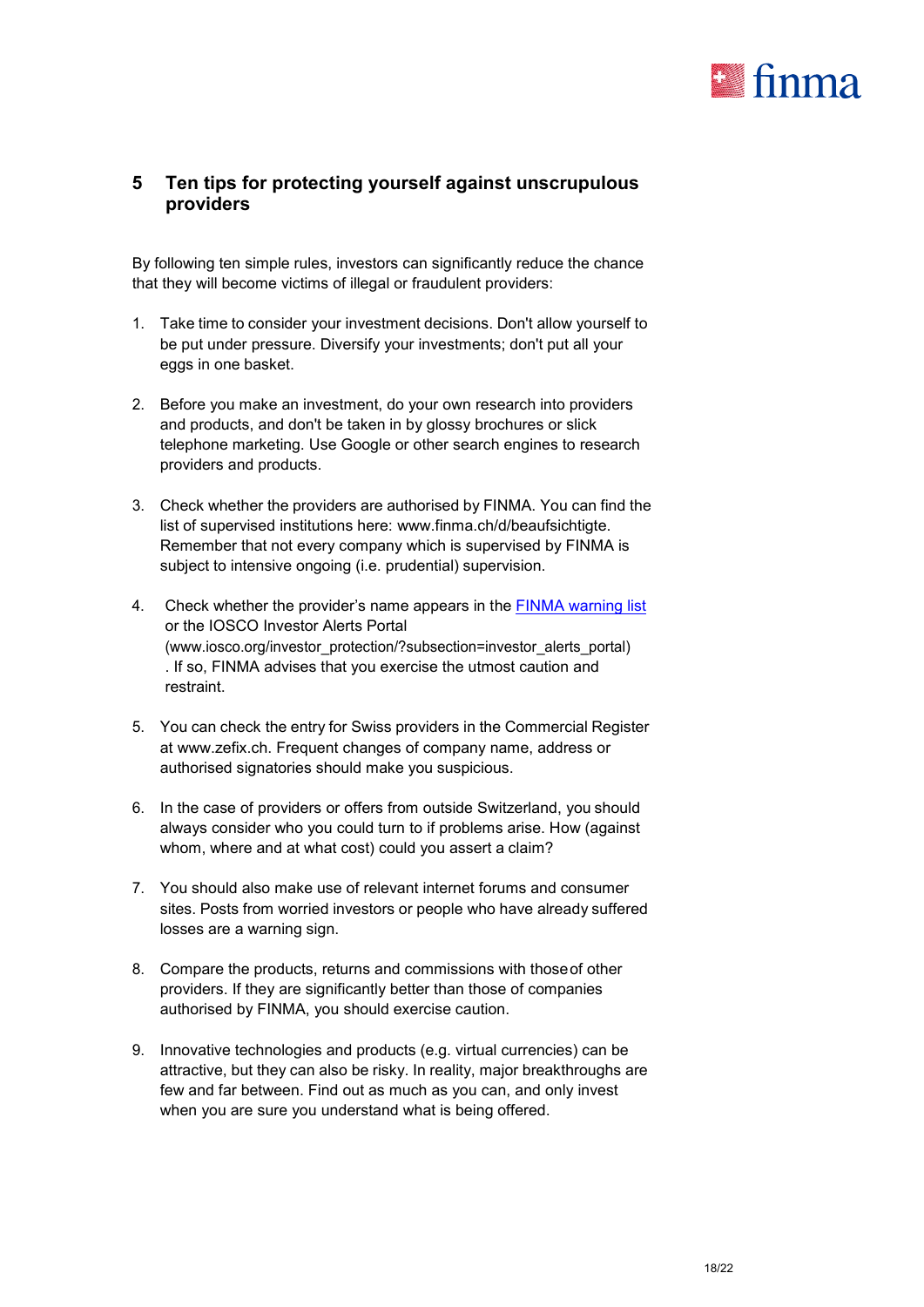

10. Always remember the fundamental rule of investing, that high returns always mean high risks. The risk of loss is often much more real than the chance of turning a profit.

# <span id="page-18-0"></span>**6 FINMA's tools in the fight against unauthorised financial service providers**

# <span id="page-18-1"></span>6.1 FINMA's mandate

# **As well as protecting investors, creditors and insured persons, FINMA also monitors the proper functioning of the Swiss financial market.**

FINMA's mandate is to protect creditors, investors and insured persons and to contribute to protecting the operational stability of the financial markets. In order to fulfil this statutory mandate, FINMA monitors authorised institutions – banks, stock exchanges (financial market infrastructures), securities dealers, funds (collective investment schemes) and insurance companies. Supervision of other professional financial service providers (e.g. asset managers and companies offering credit or leasing arrangements) is limited to ensuring that they comply with the rules on money laundering.

FINMA is also responsible for enforcing the authorisation requirements and professional disqualifications set out in financial market legislation. In other words, FINMA takes action against individuals and companies which operate without the required authorisation.

FINMA does not have sole responsibility for enforcing the authorisation requirements set out in financial market legislation. It is the job of the criminal prosecution authorities to prosecute those responsible for illegal financial intermediation.

# <span id="page-18-2"></span>6.2 FINMA's approach

**FINMA launches dozens of investigations into unauthorised financial service providers every year.**

In order to protect investors as a group, FINMA takes a range of measures against companies and persons operating without authorisation. However, FINMA does not have the resources to systematically and proactively monitor all the "grey areas" on the edges of the authorised and supervised financial sector. FINMA only investigates and intervenes when it becomes aware of an irregularity or an activity that may be illegal (see Chapter 6.3).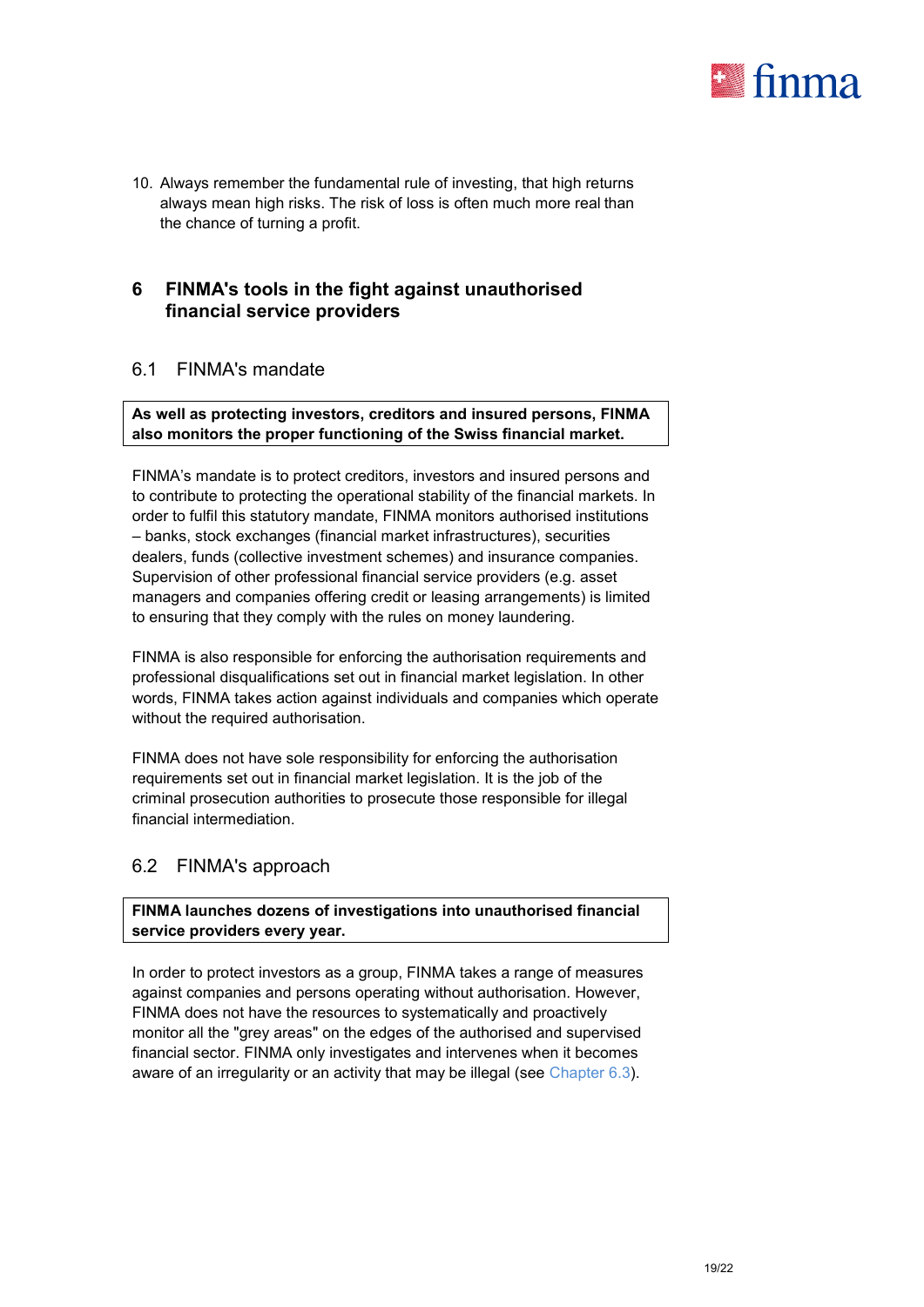

Investigations into unauthorised financial intermediation are generally prompted by complaints and queries from consumers, but may also result from information supplied by criminal prosecution authorities, foreign supervisory authorities, or the media. Information obtained from ongoing FINMA proceedings frequently opens up new avenues of investigation.

Each year FINMA receives several hundred reports, which it pursues with due rigour. However, in view of its limited personnel resources, FINMA must prioritise the reports that it receives. Cases in which information is received from multiple sources or where a great many investors are affected or large sums of money are involved are given priority. FINMA also reacts immediately when someone advertises services using FINMA's protected logo or falsely claims to be authorised by FINMA. The aim here is to prevent investors basing their decisions on incorrect assumptions. FINMA can only investigate specific evidence which suggests that a breach of financial market law may have occurred. As a matter of principle, FINMA does not act on generally formulated suggestions or questions (e.g. "Is Company X legitimate?" or "Should I invest in Company Y?"). How FINMA proceeds depends primarily on the case in question. The first step is to assess whether compliance with the law can be restored without recourse to formal proceedings. This may be the case, for example, if a market participant changes his business model, contracts or advertising, appoints a FINMAaccredited auditor, goes into voluntary liquidation, or obtains the required authorisation from FINMA or a self-regulatory organisation.

Formal proceedings can usually be avoided as long as a company, its business model and management team are legitimate and no investor assets are at risk. In addition, there must be no indications of criminality. The executives and companies must cooperate with FINMA and react promptly and honestly. FINMA writes to the companies in question, sometimes invites them to a face-to-face meeting, and demands confirmations.

For recent figures on unauthorised financial intermediaries and FINMA investigations, see the [annual Enforcement report.](https://www.finma.ch/en/documentation/finma-publications/reports/enforcement-reports/)

# 6.3 Measures taken by FINMA

# **If FINMA becomes aware of breaches of financial market law, it investigates them.**

If there are specific indications of a serious breach of financial market law and if compliance with the law cannot be restored in any other way, FINMA opens enforcement proceedings against the provider in question and, where appropriate, against natural persons who are implicated. In proceedings of this kind, FINMA uses its statutory powers to establish the facts and take action against the companies and individuals.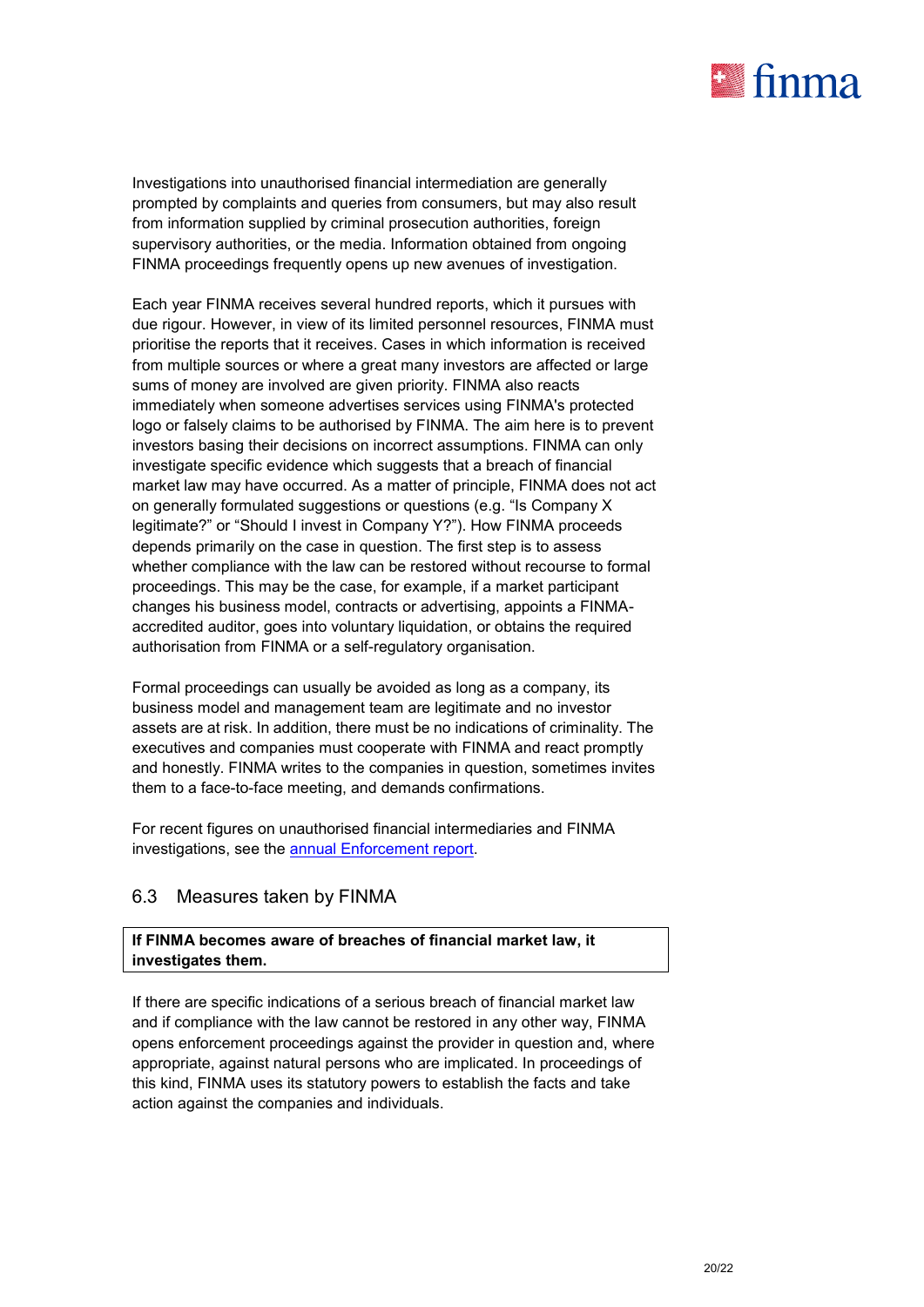

In order to establish the facts of the case, FINMA can appoint an independent expert to act as investigating agent and carry out checks at the company's premises. FINMA sets out the responsibilities and powers of the investigating agent in a ruling. It also attempts to secure any customer assets that may remain. If there are grounds for suspecting not only a breach of financial market law but also offences under criminal law, FINMA coordinates its actions with the criminal prosecution authorities in the cantons. Sometimes FINMA and the cantonal authorities may organise joint operations at a company's premises.

If these fact-finding activities indicate that a breach of financial market law has occurred, FINMA issues a final ruling in which it specifies the action required to restore compliance with the law. Where unauthorised providers are concerned, this frequently involves liquidating the company. In this case FINMA appoints a liquidator and monitors his activities. If the company is overindebted or illiquid, bankruptcy proceedings are launched. Either FINMA itself or an external bankruptcy liquidator will wind up the company.

Thereafter, FINMA can ban the natural persons responsible from performing and/or advertising the unauthorised activity. It can also prohibit individuals from practising a particular profession or confiscate profits resulting from a breach of financial market legislation. Excerpts from the final ruling – specifically, prohibitions imposed on advertising or on practising a profession – may also be published as a warning to potential investors. FINMA also files charges of unauthorised activity with the Criminal Law Division of the Federal Department of Finance (FDF).

If unauthorised activity is suspected and if the provider in question fails to meet its obligation to provide information to FINMA, FINMA may be unable in some cases to clarify the suspicions and prescribe or enforce any necessary measures. This may be the case, for example, if the provider has no physical presence in Switzerland but there is nevertheless some connection with Switzerland (e.g. a false Swiss address or phone number on the website or in advertisements or other documentation). In these cases FINMA publishes the names of the companies or individuals on the **FINMA** [warning list](https://www.finma.ch/en/finma-public/warnliste/) and the blacklist of the International Organization of Securities Commissions (IOSCO). Where appropriate, FINMA will also ensure that access to the company's website and Swiss phone numbers is blocked.

# 6.4 FINMA's dialogue with investors

# **Information from the public helps FINMA to protect investors.**

FINMA takes reports of unauthorised activity seriously and checks them carefully. Pointers from investors help FINMA to identify illegal providers of financial services and take action against them. However, FINMA can only investigate specific evidence which suggests that a breach of financial